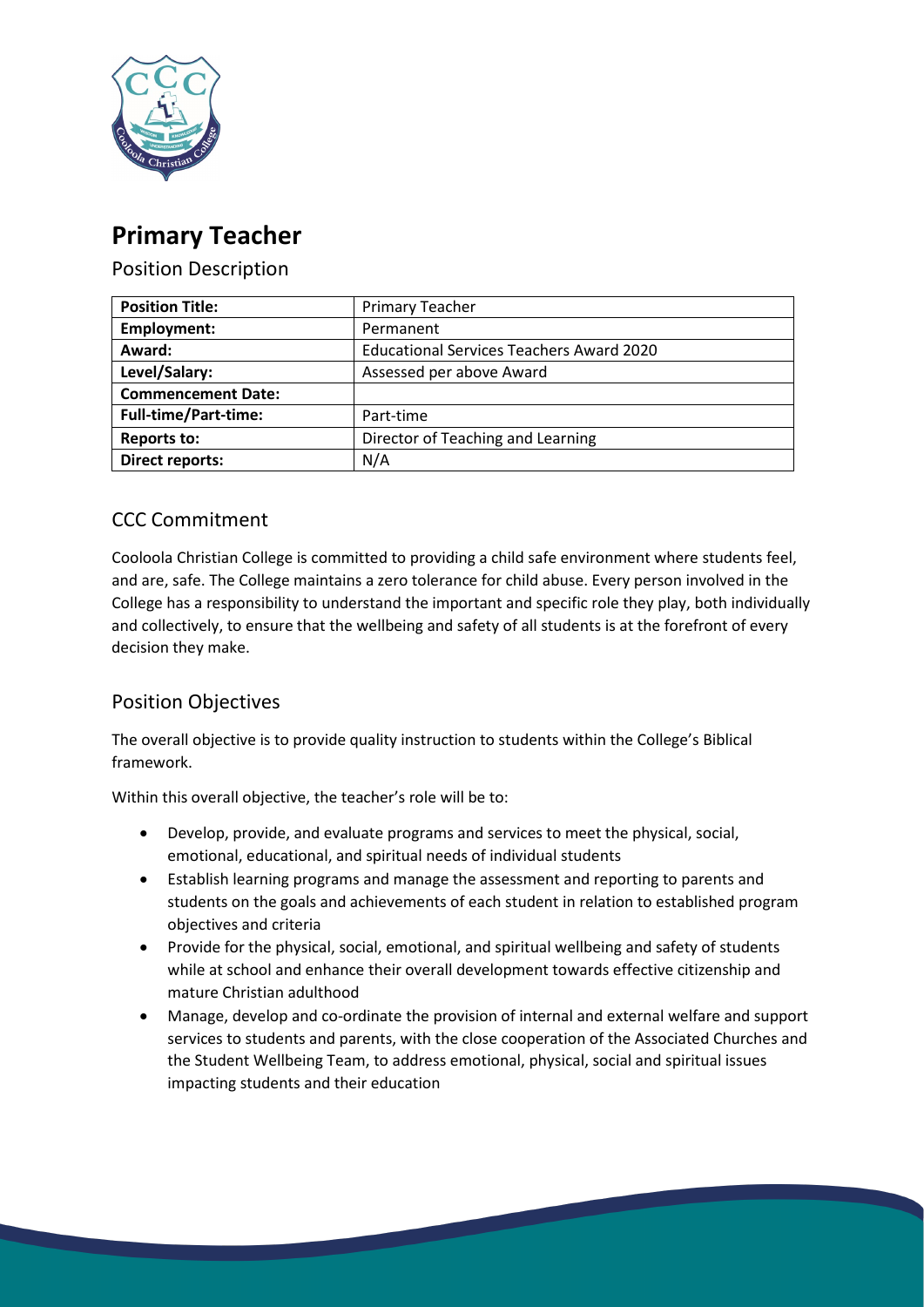# Qualifications, Skills and Knowledge

- Current Queensland Teacher registration
- Strong verbal and written communication skills
- Demonstrated initiative and time-management skills
- Demonstrated enthusiasm and creativity
- Ability to be an active and supportive contributor in a team environment

### Key Responsibilities

#### INSTRUCTIONAL TIME

- Prepare materials, supplies, and equipment for the start of each lesson or instructional activity
- Begin the lesson promptly
- Ensure students are on task promptly at the beginning of each lesson or instructional activity
- Maintain a high level of student time-on-task

#### STUDENT BEHAVIOUR

- Establish a set of rules and procedures that govern the handling of routine administrative matters, student participation and movement during different types of activities
- Frequently monitor the behaviour of all students during whole-class, small-group, seatwork activities, and during transitions between instructional activities
- Deal with inappropriate behaviour promptly and consistently, yet maintain the student's dignity
- Encourage Christ-like behaviour and CLEAR values
- Maintain confidentiality, where required
- Support and effectively utilise the College's Responsible Thinking Program (RTP)

#### INSTRUCTIONAL SKILLS

- Begin the lesson or instructional activity with a review of previous material
- Introduce the lesson or instructional activity and specify learning objectives when appropriate
- Speak to student fluently and precisely
- Present the lesson or instructional activity using concepts and language understood by students
- Provide relevant examples and demonstrations to illustrate concepts and skills
- Assign tasks that students handle with a high rate of success
- Ask appropriate levels of questions that students handle with a high rate of success
- Conduct lesson or instructional activity at a brisk pace, slowing presentations when necessary for student understanding but avoiding unnecessary slowdowns
- Make transition between lessons and instructional activities within lessons efficiently and smoothly
- Make sure that the assignment is clear
- Summarise the main point(s) of the lesson at the end of the lesson or instructional activity
- Present all subject matter from the College's Biblical world view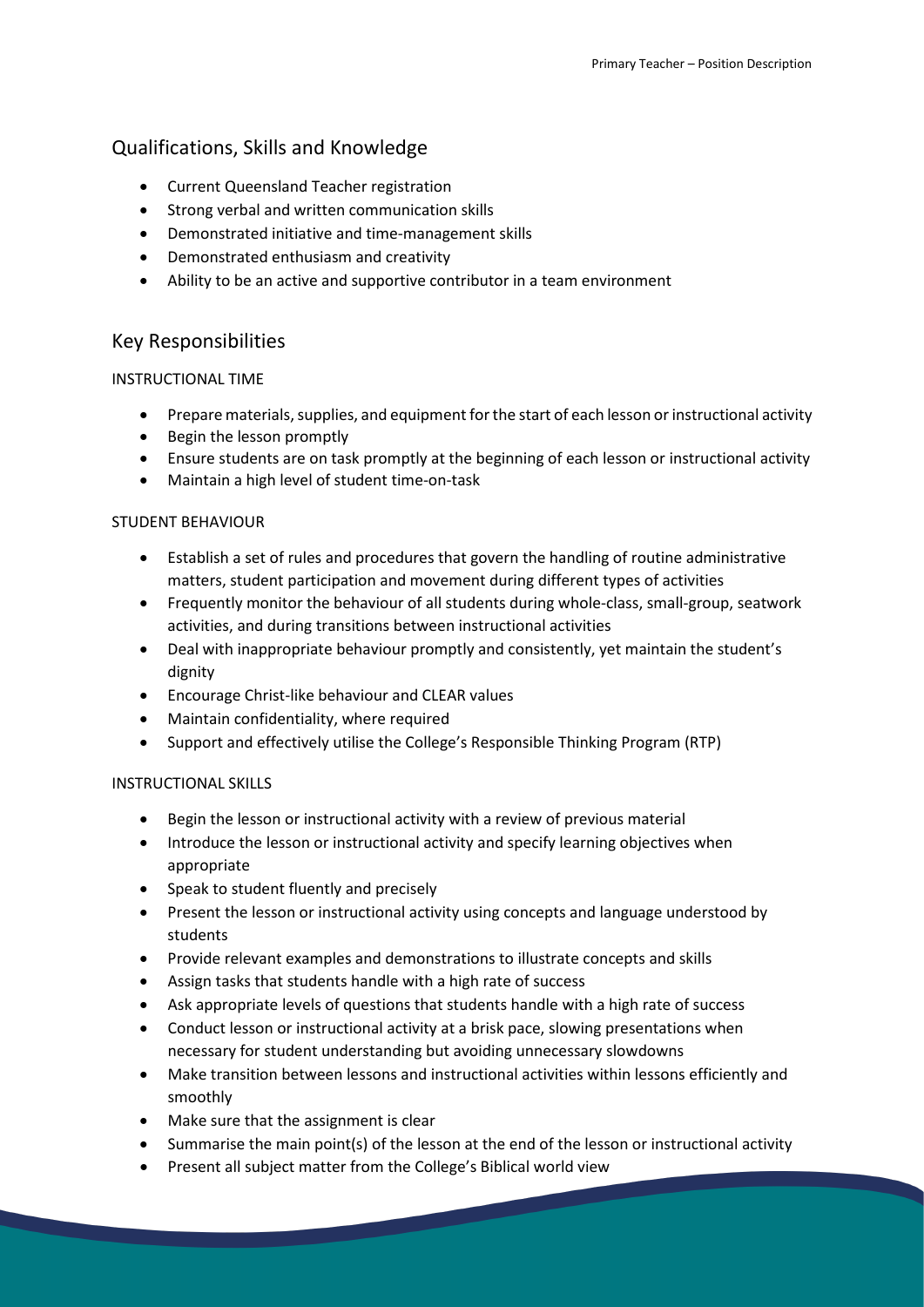#### STUDENT PERFORMANCE

- Maintain clear, firm, and reasonable work standards and due dates
- Circulate during classwork to check all students' performance
- Routinely use oral, written, and other work products to check student progress
- Pose questions clearly and one at a time

#### INSTRUCTIONAL FEEDBACK

- Provide feedback on in-class work to encourage student growth
- Provide prompt feedback on assigned out-of-class work
- Provide sustaining feedback where appropriate

#### PLAN AND SYSTEMS

- Develop an instructional plan that aligns with the College's and system-wise curricular goals, and aligns objectives, learning strategies, assessment, and student needs at the appropriate level of difficulty
- Utilise diagnostic information to develop and revise objectives and/or tasks
- Maintain accurate records to document student performance
- Utilise human and material resources to support the instruction program
- Participate in the development and review of curriculum programs and other policies for the school

#### COMMUNICATION

- Treat all students in fair and equitable manner
- Interact effectively with students, co-workers, parents, and the community

#### NON-INSTRUCTIONAL DUTIES

- Carry out non-instructional duties as assigned (eg. playground and bus duty)
- Adhere to established laws, policies, rules, and regulations
- Uphold duty of care obligations both in the classroom and for rostered duties
- Attend to requests for assessment schedules, assessment reports, unit plans, criteria sheets, and submissions within the designated timeframe
- Follow a plan for professional growth and demonstrate evidence of growth
- Attend staff meeting and other meetings such as Staff devotions and worship
- Attend and participate in excursions and outdoor education activities, as required.
- Contribute to extra-curricular activities, up to 1 hour per week.
- Actively participate in co-curricular College activities (cultural, social)

#### RELATIONSHIPS

- Maintain good relationships with staff, students, and parents
- Share ideas, methods, and materials with other teachers
- Provide support and advice to other teachers, if requested